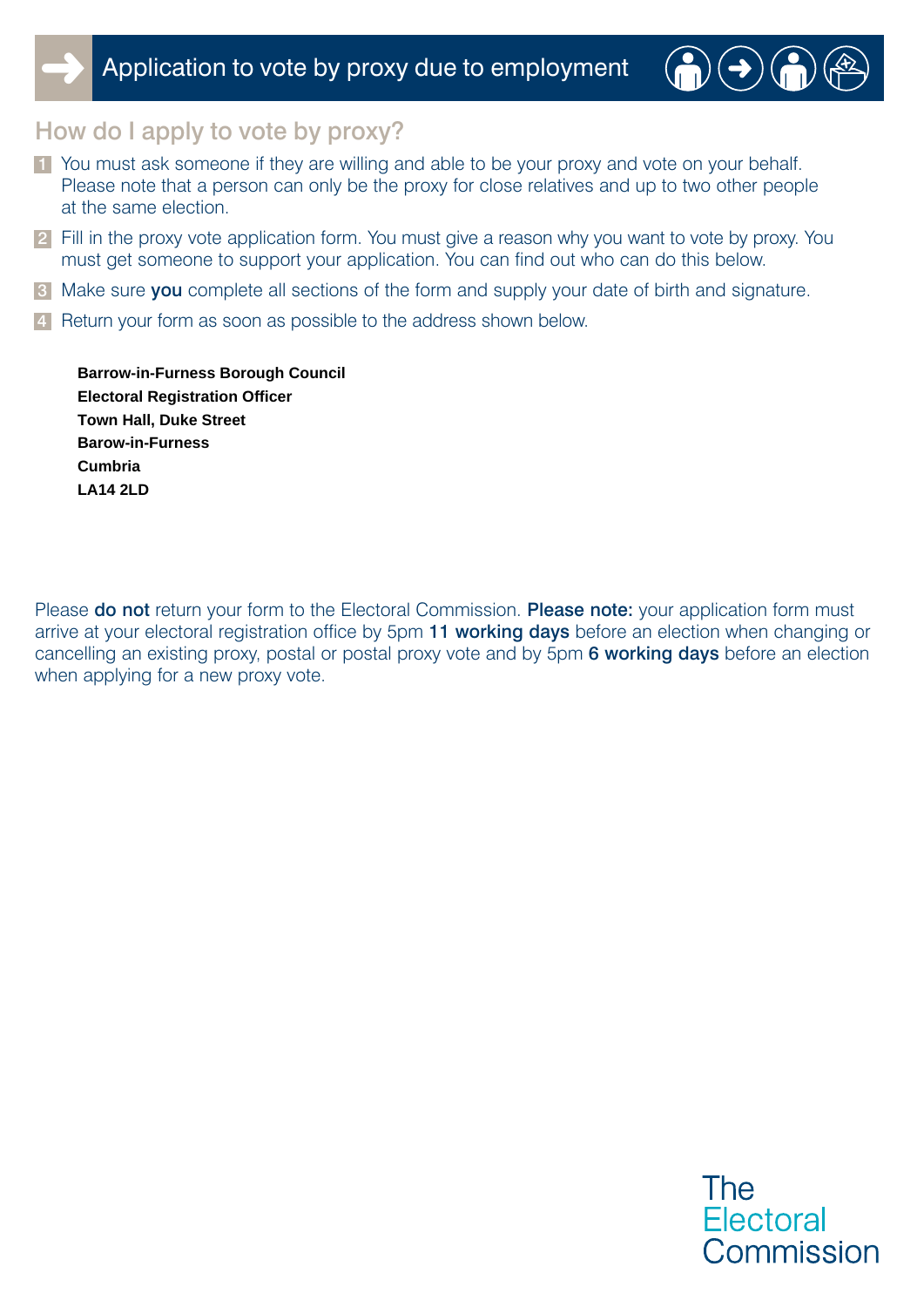

# Voting by proxy

If you cannot vote at an election in person, you can apply to vote by proxy (someone else voting on your behalf). You can use this form to apply to vote by proxy if your employment or your spouse or civil partner's employment means that you cannot vote in person.

## Who can support my application?

- if you have an employer, your employer or another authorised person at your workplace
- if you are self-employed, a person who is aged 18 years or over, who knows you and is not related to you

#### What happens after I've returned this form?

- Your proxy must go to **your** local polling station to vote. If your proxy cannot get to the polling station, they can apply to vote for you by post. They can apply to do this up to 11 working days before election day. They should contact the electoral registration office for more details.
- Your proxy will be sent a proxy poll card, telling them where and when to vote on your behalf.
- You should let your proxy know how you want them to vote on your behalf, for example, which candidate or which party.
- $\blacksquare$  If it turns out that you are able to go to the polling station on election day, you can vote in person as long as your proxy has not already done so and has not applied to vote for you by post.
- You will need to give your date of birth and signature on this application form. This information is needed to prevent fraud. If you are unable to sign this form, please contact your Electoral Registration Officer.

## Voting as proxy

A person can only be a proxy for close relatives and up to two other people at an election.

Close relatives are the spouse, civil partner, parent, grandparent, brother, sister, child or grandchild of the applicant.

The proxy must be eligible to vote.

## More information

If you have any questions about voting by proxy, go to www.aboutmyvote.co.uk or contact your electoral registration office.

In England and Wales, the electoral registration office is based at your local council. In Scotland, it may be a separate office.

For contact details, go to www.aboutmyvote.co.uk

This form does not apply in Northern Ireland. Visit www.eoni.org.uk for more information.

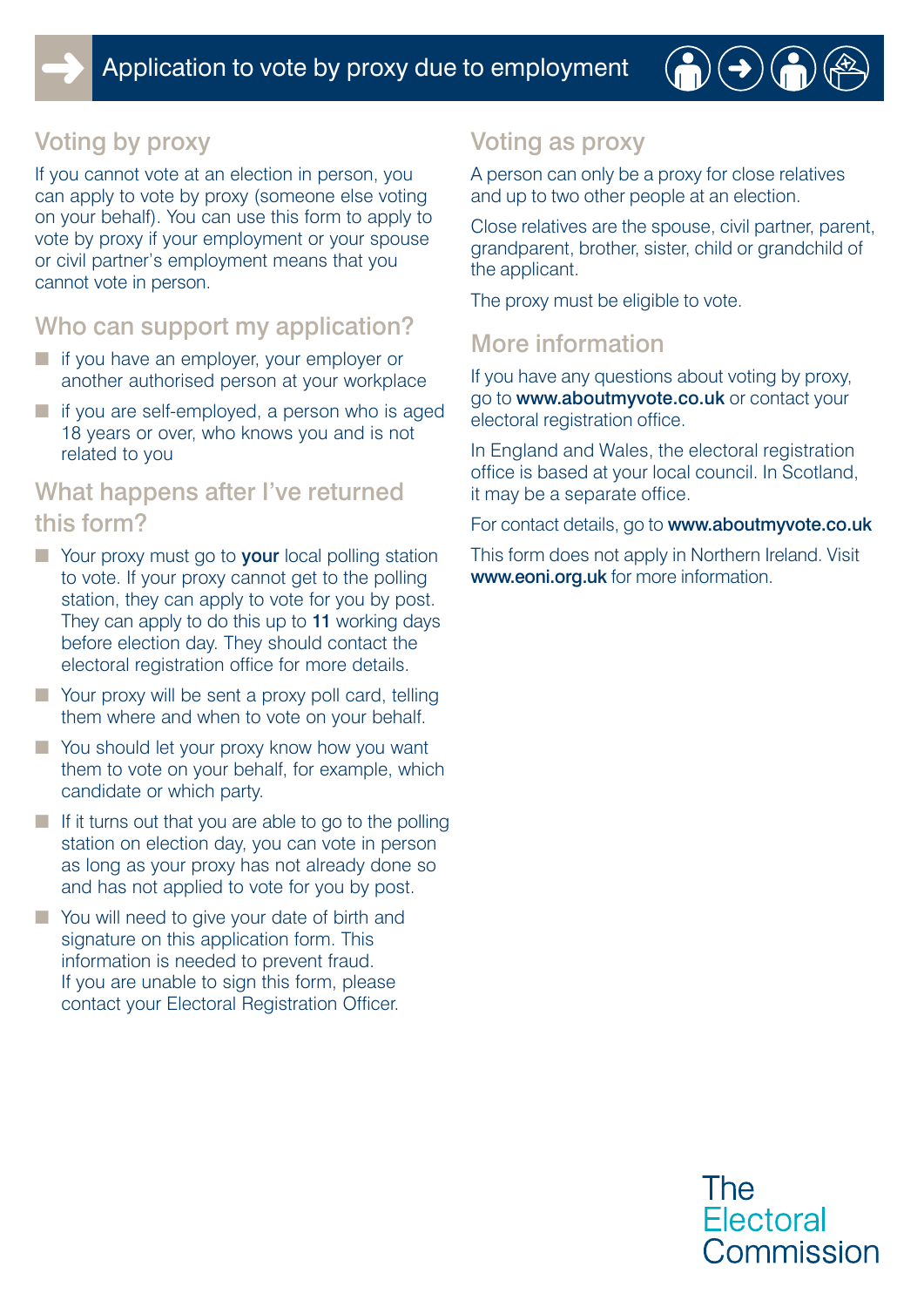

Only one person can apply to vote by proxy using this form. Write in black ink and use BLOCK LETTERS. When you have filled in every section and signed the form yourself, send it to your local electoral registration office. You can get the address at www.aboutmyvote.co.uk

 $\rightarrow$ 

| <b>About you</b>                                                              | Why do you want a proxy vote?                                                         |
|-------------------------------------------------------------------------------|---------------------------------------------------------------------------------------|
| Surname                                                                       | Please fill in section A if you have an employer or B<br>if you are self-employed.    |
|                                                                               | A. Employed                                                                           |
| First names (in full)                                                         | I am/my spouse or civil partner is employed by<br>(give employer's name and address): |
| Your current full address<br>(where you are registered to vote)               |                                                                                       |
|                                                                               |                                                                                       |
|                                                                               | As (give job title):                                                                  |
| Postcode                                                                      | I am not able to go to the polling station on election                                |
| Daytime telephone or mobile number (optional)                                 | day because:                                                                          |
| E-mail address (optional)                                                     |                                                                                       |
| <b>About your proxy</b>                                                       | <b>B.</b> Self-employed                                                               |
| Full name                                                                     | I am / my spouse or civil partner is self-employed<br>as (give job title):            |
| Relationship to you (if any)                                                  | I am not able to go to the polling station on election<br>day because:                |
| Full address                                                                  |                                                                                       |
|                                                                               |                                                                                       |
| Postcode                                                                      |                                                                                       |
| How long do you want a proxy vote for?<br>З                                   |                                                                                       |
| I want to vote by proxy at all elections<br>(tick one box only):              |                                                                                       |
| until further notice (permanent proxy vote)                                   |                                                                                       |
| for the period                                                                |                                                                                       |
| from                                                                          |                                                                                       |
| D<br>M<br>M<br>Y.<br>Y.<br>Y.<br>D<br>to<br>D<br>M<br>M<br>Y<br>Y.<br>Y.<br>D |                                                                                       |